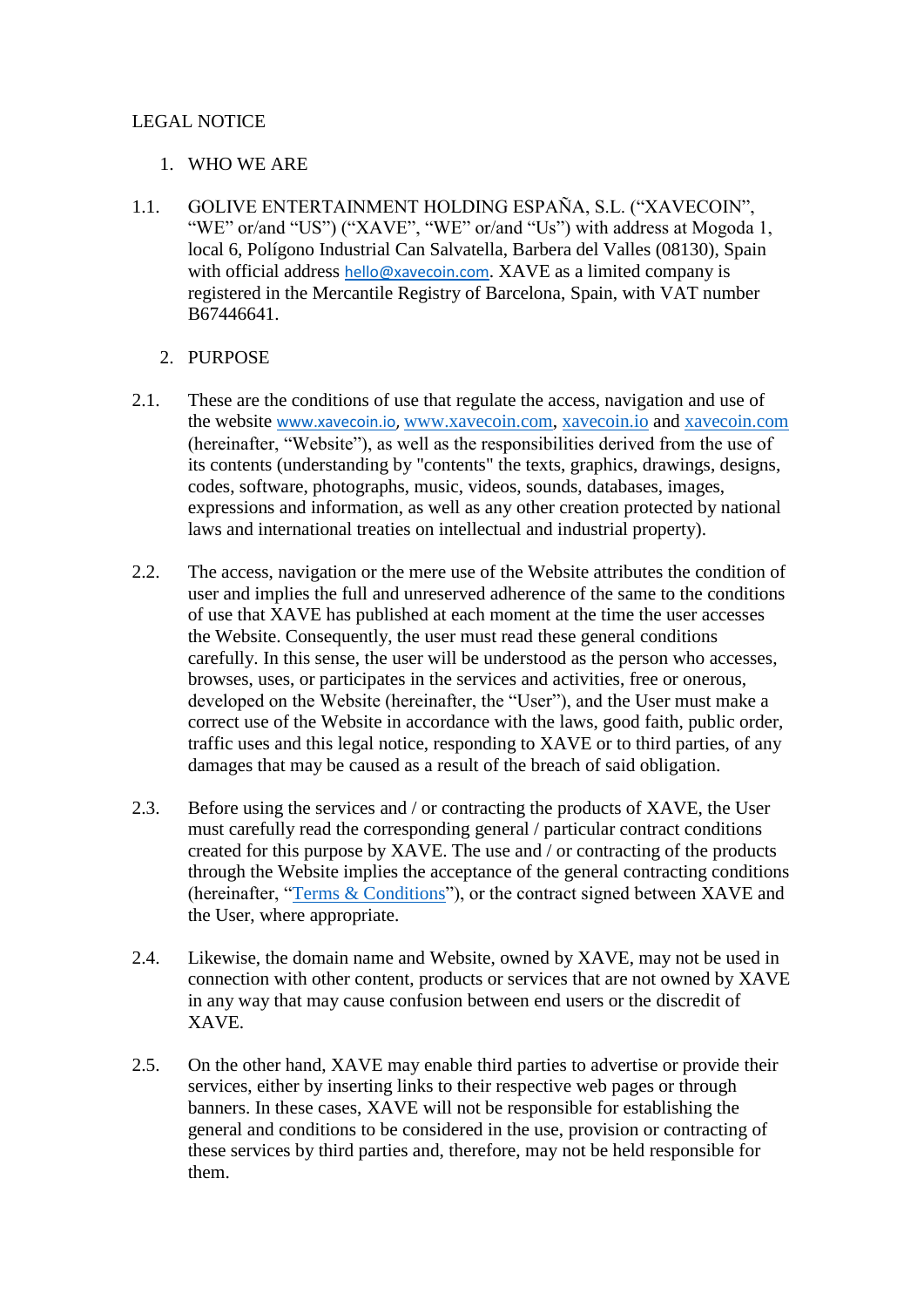# 3. INTELLECTUAL AND INDUSTRIAL PROPERTY RIGHTS

- 3.1. XAVE is the owner or has obtained the corresponding license on the rights of exploitation of intellectual and industrial property of the Website, as well as of the rights of intellectual, industrial and image property on the contents and products available through it.
- 3.2. In no case will it be understood that the access and navigation of the User through the Website or the acquisition of the products of XAVE offered through the Website, implies a waiver, transmission, license or total or partial assignment of said rights by XAVE, understanding that the User does not have permission from XAVE to make any type of modification to the Website, or the intellectual or industrial property rights of XAVE.
- 3.3. It is also prohibited to modify, copy, reuse, exploit, reproduce, communicate publicly, make second or subsequent publications, upload files, send by mail, transmit, use, treat or distribute in any way all or part of the contents and products included on the Website for public or commercial purposes, if you do not have the express and written authorization of XAVE or, where appropriate, the holder of the rights to which it corresponds.

## 4. ACCESS

- 4.1. Access to the Website by Users is free, however, some of the services and products offered by XAVE are subject to the [Terms & Conditions](https://xavecoin.io/termsconditions/) and/or the contract signed between XAVE and the User respectively.
- 4.2. When it is necessary for the User to register or provide personal data to be able to access any of the specific services, for example, the request for news or information or the contracting of products, he/she accepts the collection and processing of personal data of the Users and the provisions of the [Privacy](https://xavecoin.io/privacypolicy/) Policy and the [Cookies Policy](https://xavecoin.io/cookiepolicy/) shall be applicable.
- 4.3. The contracting of products and services through the Website by minors is prohibited, and must duly obtain the consent of their parents, guardians or legal representatives, which will be considered responsible for the acts originated from the minors under their care, in accordance with current regulations.
	- 5. USE OF THE WEBSITE
- 5.1. The contents and products offered through the Website or contract signed between XAVE and the User are provided only to end users. Any unauthorized commercial use of them, or their resale, is prohibited, unless prior written authorization from XAVE is available or it is a product specially designed for resale or distribution and is determined by XAVE.
- 5.2. If, for the use and / or contracting of a service on the Website, the User should proceed to his registration, he will be responsible for providing truthful and lawful information. If, as a result of the registration, the User is provided with a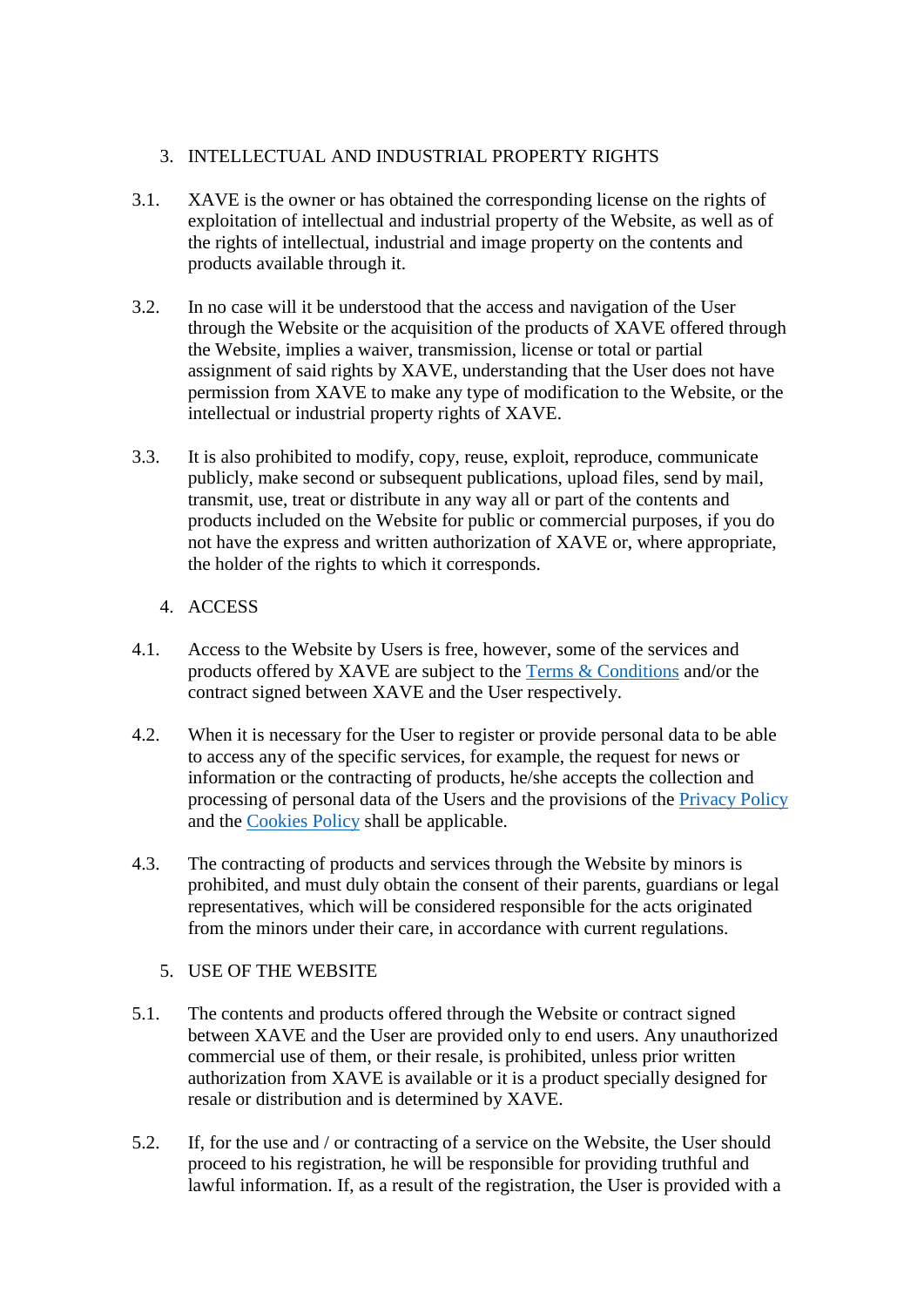password, he / she undertakes to make diligent use and keep the password secret to access these services. Consequently, Users are responsible for the proper custody and confidentiality of any identifiers and / or passwords that are provided by XAVE and undertake not to assign their use to third parties, either temporary or permanent, or to allow their access to outsiders. It will be the User's responsibility for the unlawful use of the services by any illegitimate third party that uses a password for this purpose due to non-diligent use or loss thereof by the User.

- 5.3. By virtue of the foregoing, it is the obligation of the User to immediately notify XAVE of any event that allows the improper use of identifiers and / or passwords, such as theft, loss, or unauthorized access to them, in order for XAVE to proceed to its immediate cancellation. Until such events are communicated, XAVE will be exempted from any liability that may arise from the improper use of identifiers or passwords by unauthorized third parties.
- 5.4. The access, navigation and use of the Website is the responsibility of the User, so the User undertakes to diligently and faithfully observe any additional instruction given by XAVE or by authorized XAVE personnel regarding the use of the Website and its contents and products. Therefore, the User undertakes to use the contents and products in a diligent, correct, and lawful manner and undertakes to refrain from:
	- a. to use them for purposes or effects contrary to the law, morality, generally accepted good customs or public order and instructions received from XAVE.
	- b. reproduce or copy, distribute, allow public access through any form of public communication, transform or modify the contents or products, unless you have the authorization of the owner of the corresponding rights or it is legally permitted.
	- c. use the contents and products and, in particular, the information of any kind obtained through the page or the services to send advertising, communications for the purpose of direct sales or with any other kind of commercial purpose, unsolicited messages addressed to a plurality of people regardless of their purpose, as well as to refrain from marketing or disclosing such information in any way.
	- d. introducing computer viruses into the network or carrying out actions that could alter, damage, interrupt or generate errors or damages in the electronic documents, data or physical and logical systems of XAVE or third parties; as well as hinder the access of other users to the website and its services through the massive consumption of computer resources through which XAVE provides its services.
	- e. try to access the email accounts of other users or restricted areas of the computer systems of XAVE or third parties and, where appropriate, extract information.
	- f. breach intellectual or industrial property rights, as well breach the confidentiality of information from XAVE or third parties.
	- g. impersonate the identity of another user, public administrations or a third party.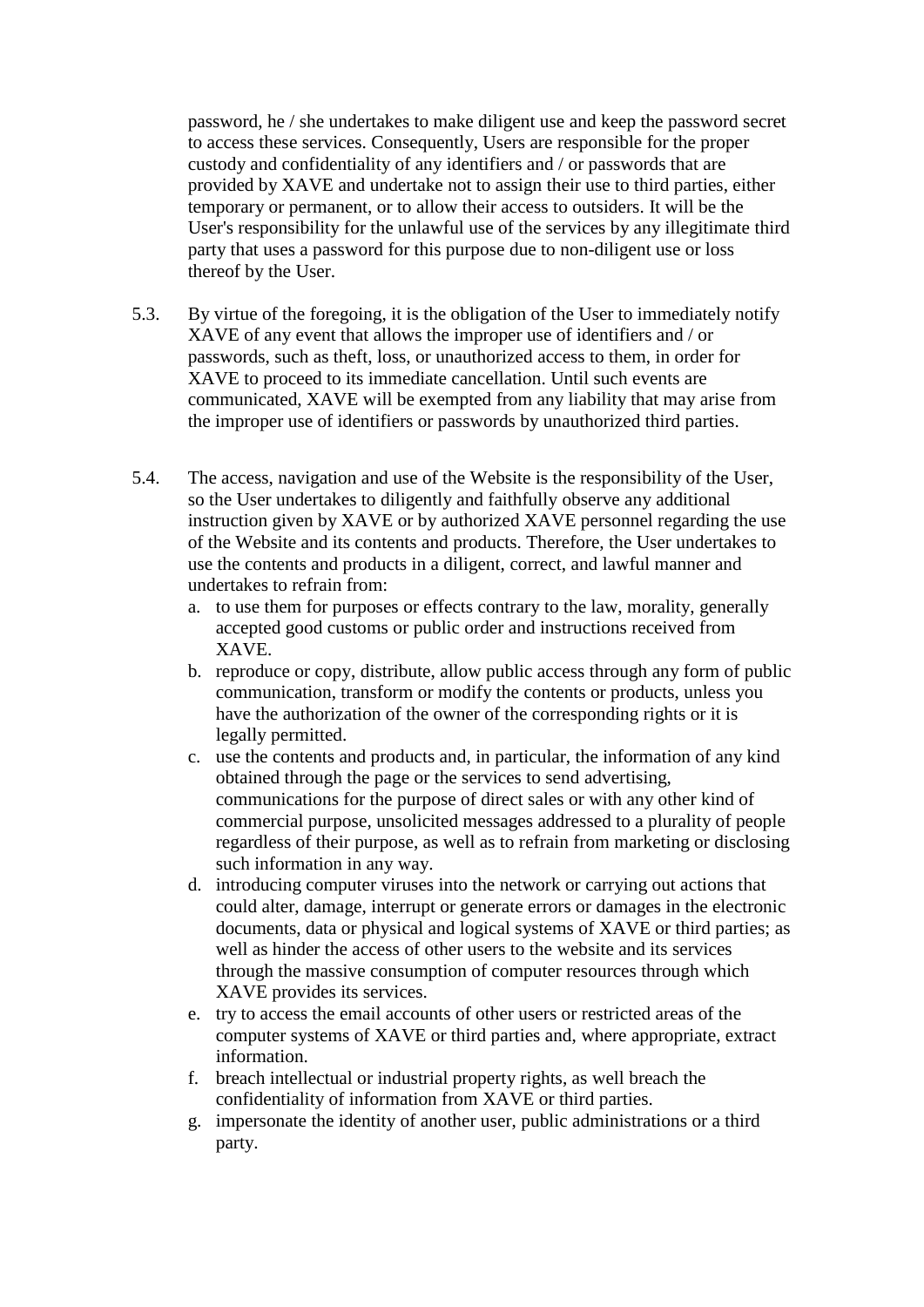- h. reproduce, copy, distribute, make available or in any other way communicate publicly, transform, or modify the contents, unless you have the authorization of the owner of the corresponding rights or it results.
- 5.5. In order for the Users to use the products and / or services of XAVE must complete the Know Your Customer (KYC) process inside the platform, where various information to be provide by the User is requested, and different documents must be signed. A User will not be able to use any product and / or service, until XAVE has thoroughly reviewed all the documentation. In case of provide false or misleading information, XAVE reserves the right to initiate the proceedings it best deems fits and send the information to the corresponding public administrations.

## 6. EXCLUSION OF GUARANTEES AND RESPONSIBILITY

- 6.1. The content of this website is of a general nature and is for informational purposes only, therefore, XAVE does not fully guarantee access to all content, nor its completeness, correctness, validity or timeliness, nor its suitability or usefulness for a specific purpose. XAVE excludes, to the extent permitted by the legal system, any liability for damages of any kind arising from:
	- a. The inability to access the website or the lack of completeness and / or topicality of the contents.
	- b. The presence of viruses or other elements in the contents that may cause alterations in computer systems, electronic documents, or user data.
	- c. Failure by Users of the laws, good faith, public order, traffic uses and this legal notice as a result of improper use of the website.
- 6.2. Likewise, XAVE declines any responsibility with respect to the information found outside of this website and is not directly managed by our staff. The function of the links that appear on this website is exclusively to inform the user about the existence of other sources likely to expand the contents offered by this website. XAVE does not guarantee or take responsibility for the operation or suggests, invites, or recommends a visit to them, so it will not be responsible for the result obtained. XAVE is not responsible for the establishment of hyperlinks by third parties. However, XAVE declares that it has adopted all the necessary measures, within its possibilities and the state of technology, to guarantee the functioning of the Website and prevent the existence and transmission of viruses and other harmful components to Users.
- 6.3. In the cases in which third parties sell or promote their services or products through the Website:
	- a. It will be necessary to clearly state which company is the one that offers or promotes such services or products and their characteristics.
	- b. The consideration of XAVE as a mere intermediary in said services.
	- c. The identification of the third company that sells or promotes its services or products through the Website as the sole responsible in relation to such services or products.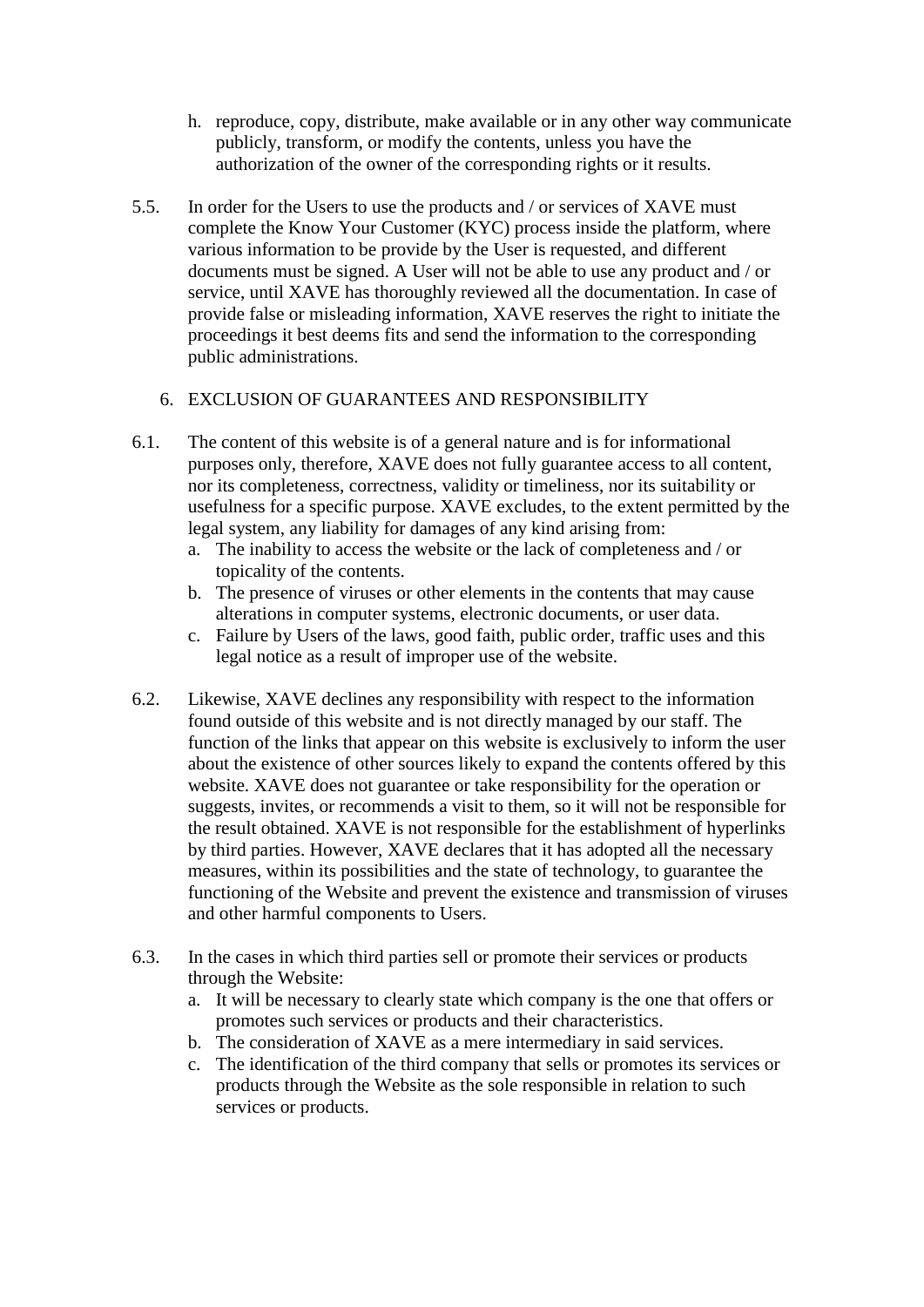## 7. LINKS (TO OTHER WEB SITES)

- 7.1. On the Website, the User may find links to other websites through different buttons, links, banners, etc., which are managed by third parties. XAVE has no power or human or technical means to know, control or approve all the information, content, products, or services provided by other websites to which links are established from the Website. Consequently, XAVE cannot assume any responsibility for any aspect related to the web page to which a link is established from the Website, specifically, by way of example and not tax, on its operation, access, data, information , files, quality and reliability of its products and services, its own links and / or any of its contents, in general. In this sense, if the Users had effective knowledge of the illegality of activities carried out through these third-party web pages, they must immediately notify XAVE in order to disable the access link to it.
- 7.2. The establishment of any type of link by the Website to another third-party website does not imply that there is any kind of relationship, collaboration, or dependence between XAVE and the person responsible for the third-party website.
- 7.3. If any User, entity, or website wishes to establish any type of link to the Website, they must comply with the following stipulations:
	- a. The link may only be directed to the Main Page or Home of the Website, unless expressly authorized in writing by XAVE.
	- b. The link must be absolute and complete, that is, it must take the User, by one click, to the URL of XAVE [www.xavecoin.io](http://www.xavecoin.io/) or [www.xavecoin.com](http://www.xavecoin.com/) and must fully cover the entire screen extension of the [www.xavecoin.io](http://www.xavecoin.io/) or [www.xavecoin.com](http://www.xavecoin.com/) Home Page. In no case, unless authorized by XAVE expressly and in writing, the website that makes the link may reproduce, in any way, the Website, include it as part of its website or within one of its "frames" or create a browser on any of the pages of the Website
	- c. On the page that establishes the link it will not be possible to declare in any way that XAVE has authorized such link, unless XAVE has done so expressly and in writing. If the entity that makes the link from its page to the Website correctly wishes to include in its website the brand, denomination, commercial name, label, logo, slogan or any other type of identifying element of XAVE and/or the Website, you must previously have your express written authorization.
	- d. XAVE does not authorize the establishment of a link to the Website from those web pages that contain illegal, illegal, degrading, obscene material, information, or content, and in general, that contravene morality, public order or generally accepted social norms.
- 7.4. XAVE has no power or human and technical means to know, control or approve all the information, content, products, or services provided by other websites that have established links to the Website. XAVE does not assume any responsibility for any redirection to the Website of third pages.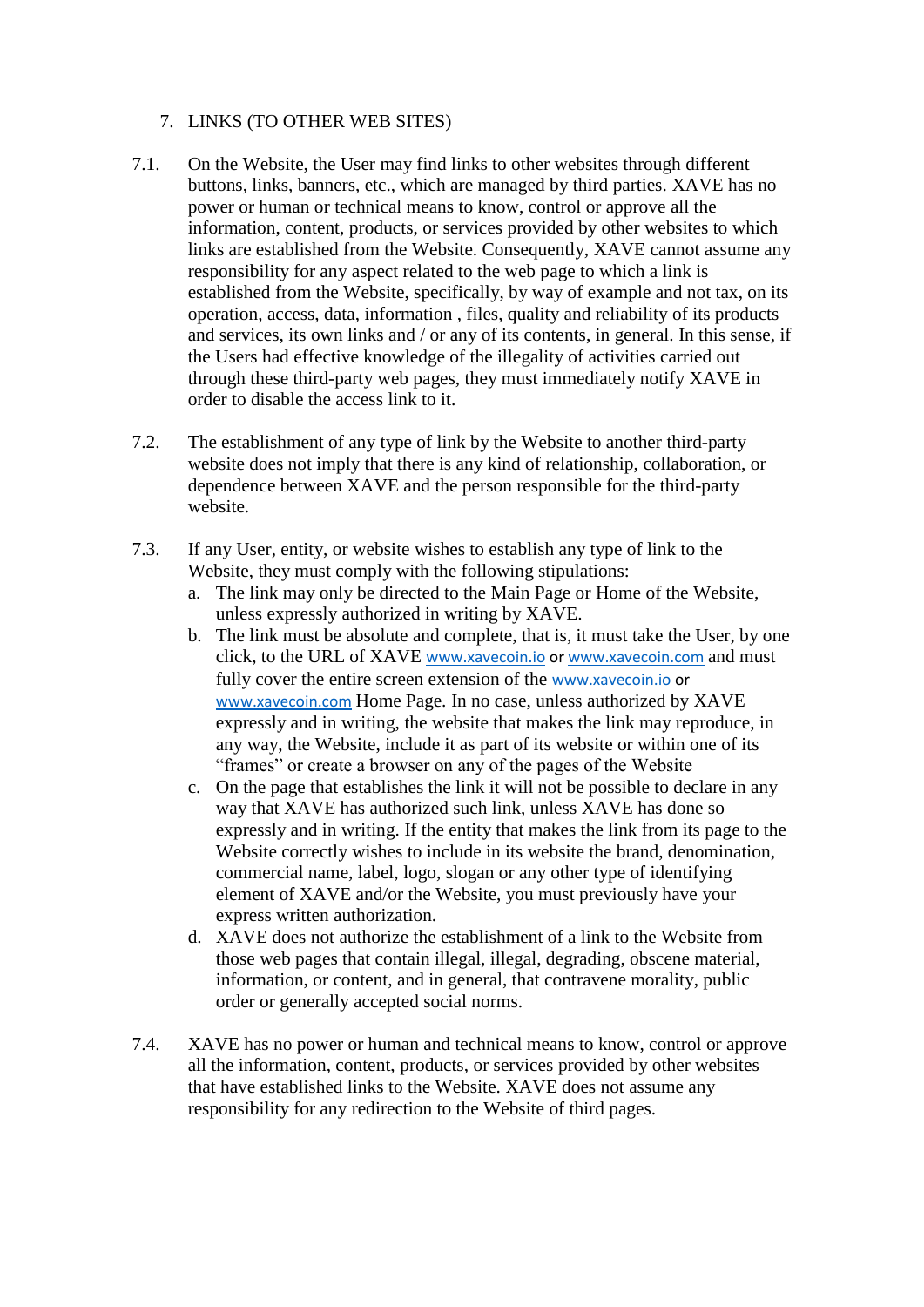## 8. PROCEDURE IN CASE OF SUSPECT OF CARRYING OUT ILLICIT ACTIVITIES

- 8.1. In the event that any user or a third party considers that there are facts or circumstances that reveal the illicit nature of the use of any content and / or the performance of any activity on the web pages included or accessible through the website, You must send a notification to XAVE, duly identifying yourself, specifying the alleged infractions and expressly declaring and under your responsibility that the information provided in the notification is accurate.
- 8.2. For any litigious matter that concerns the Website, the Spanish legislation shall be applicable, being the Courts of Barcelona (Spain) the competent ones to overview any litigious matter.
- 8.3. XAVE may modify the terms and conditions stipulated herein, in whole or in part, by publishing any change in the same way in which these conditions of use appear or through any type of communication addressed to Users.
- 8.4. The temporary validity of these conditions of use coincides, therefore, with the time of its exposure, until they are modified.
- 8.5. XAVE may terminate, suspend, or interrupt, at any time without prior notice, access to the contents of the page, with no possibility for the User to demand any compensation. After said extinction, the prohibitions on the use of the contents previously stated in these general conditions will remain in force.
- 8.6. If the User has contracted any Product or Service provided by XAVE, for which he must pay an economic consideration, this acquisition shall be governed by the provisions of the [Terms & Conditions.](https://xavecoin.io/termsconditions/)

## 9. PUBLICATIONS

9.1. The administrative information provided through the Website does not replace the legal publicity of laws, regulations, plans, general provisions and acts that have to be formally published in the official journals of public administrations, which constitute the only instrument that attests of its authenticity and content. The information available on this Website should be understood as a guide without legal validity.

## 10. NOTIFICATIONS

- 10.1. All notifications and communications between users and XAVE will be considered effective, for all purposes, when made through postal mail and email, electronically signed by advanced electronic signature or higher security mechanism, and in no case by communication telephone Users should contact XAVE by:
	- a. Mogoda 1, local 6, Polígono Industrial Can Salvatella, Barbera del Valles (08130), Spain
	- b. Sending by email to the following address: [hello@xavecoin.com.](mailto:hello@xavecoin.com)